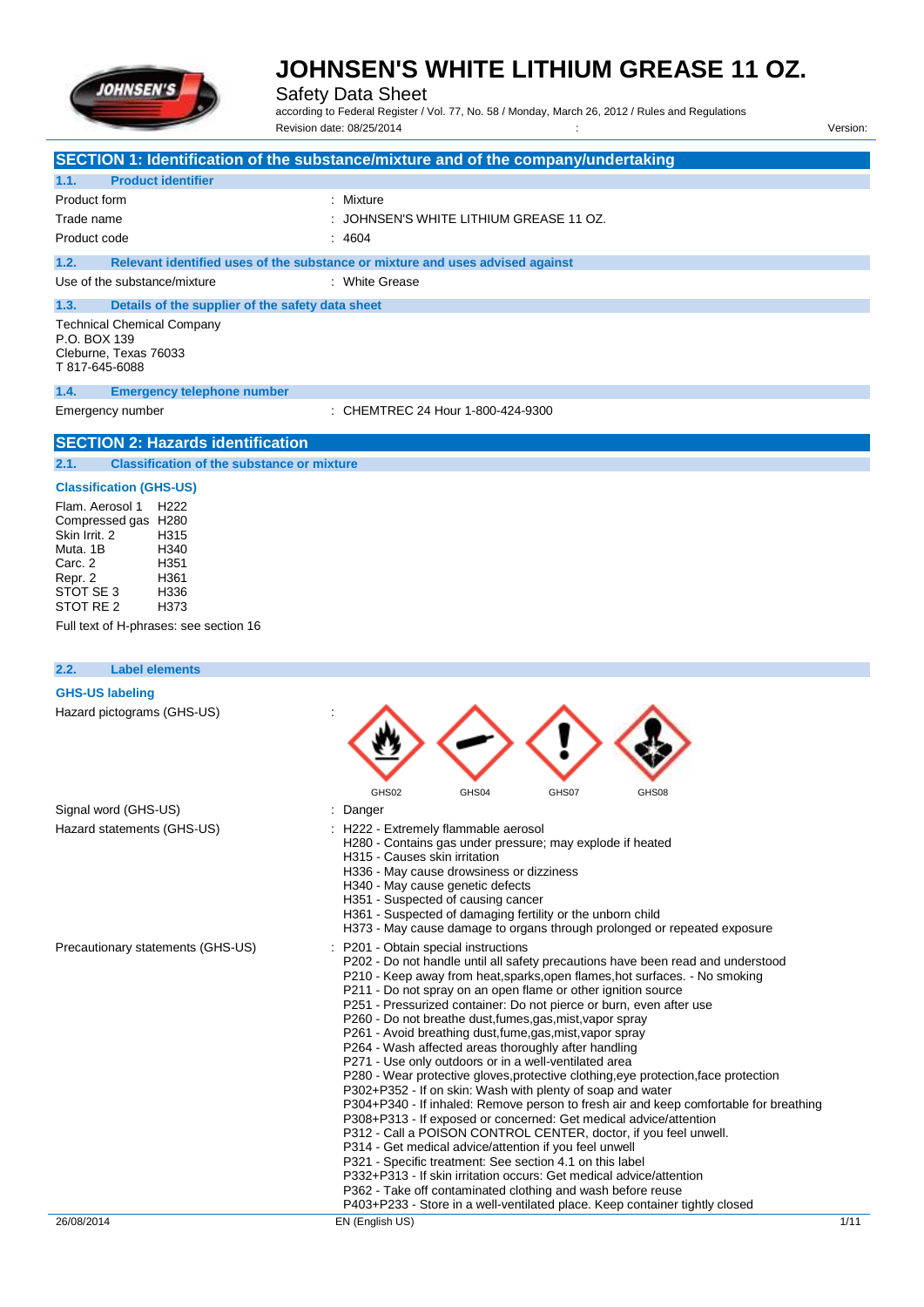Safety Data Sheet

according to Federal Register / Vol. 77, No. 58 / Monday, March 26, 2012 / Rules and Regulations

| P405 - Store locked up                                                                          |
|-------------------------------------------------------------------------------------------------|
| P410+P403 - Protect from sunlight. Store in a well-ventilated place                             |
| P410+P412 - Protect from sunlight. Do not expose to temperatures exceeding 50 °C/122 °F         |
| P501 - Dispose of contents/container to appropriate waste disposal facility, in accordance with |
| local, regional, national, international regulations.                                           |

#### **2.3. Other hazards**

Other hazards not contributing to the : Contains gas under pressure; may explode if heated.

#### classification

**2.4. Unknown acute toxicity (GHS-US)**

No data available

### **SECTION 3: Composition/information on ingredients**

- **3.1. Substance**
- Not applicable

#### **3.2. Mixture**

| <b>Name</b>                                            | <b>Product identifier</b> | $\%$                 | <b>Classification (GHS-US)</b>                                                                                                        |
|--------------------------------------------------------|---------------------------|----------------------|---------------------------------------------------------------------------------------------------------------------------------------|
| Heptane, branched cyclic                               | (CAS No) 426260-76-6      | $40.2816 -$<br>41.96 | Flam. Lig. 1, H224<br>Skin Irrit. 2. H315<br>STOT SE 3, H336<br>Asp. Tox. 1, H304<br>Aquatic Chronic 3, H412                          |
| Petroleum gases, liquefied, sweetened                  | (CAS No) 68476-86-8       | $30 - 50$            | Flam. Gas 1, H220<br>Flam. Lig. 1, H224<br>Muta. 1B, H340<br>Carc. 1A, H350                                                           |
| heptane                                                | (CAS No) 142-82-5         | 10.49 - 18.882       | Flam. Lig. 2, H225<br>Skin Irrit. 2, H315<br>STOT SE 3, H336<br>Asp. Tox. 1, H304<br>Aquatic Acute 1, H400<br>Aquatic Chronic 1, H410 |
| distillates (petroleum), hydrotreated heavy naphthenic | (CAS No) 64742-52-5       | < 16.182             | Not classified                                                                                                                        |
| 12-hydroxystearic acid                                 | (CAS No) 106-14-9         | < 1.798              | Not classified                                                                                                                        |
| Toluene                                                | (CAS No) 108-88-3         | $0.4196 -$<br>1.6784 | Flam. Lig. 2, H225<br>Skin Irrit. 2. H315<br>Repr. 2, H361<br>STOT SE 3, H336<br>STOT RE 2. H373<br>Asp. Tox. 1, H304                 |
| lithium hydroxide, monohydrate                         | (CAS No) 1310-66-3        | < 0.899              | Acute Tox. 4 (Oral), H302<br>Skin Corr. 1A, H314                                                                                      |
| titanium(IV) oxide                                     | (CAS No) 13463-67-7       | < 0.899              | Carc. 2, H351                                                                                                                         |
| polytetrafluoroethylene                                | (CAS No) 9002-84-0        | < 0.1798             | Not classified                                                                                                                        |

### **SECTION 4: First aid measures**

| 4.1.<br><b>Description of first aid measures</b>                    |                                                                                                                                                                                                                                    |
|---------------------------------------------------------------------|------------------------------------------------------------------------------------------------------------------------------------------------------------------------------------------------------------------------------------|
| First-aid measures general                                          | : Never give anything by mouth to an unconscious person. Suspected of causing cancer. IF<br>exposed or concerned: Get medical advice/attention.                                                                                    |
| First-aid measures after inhalation                                 | : Cough. Remove to fresh air and keep at rest in a position comfortable for breathing. Call a<br>POISON CENTER/doctor/physician if you feel unwell.                                                                                |
| First-aid measures after skin contact                               | : Rinse skin with water/shower. Remove/Take off immediately all contaminated clothing. Wash<br>with plenty of soap and water. Wash contaminated clothing before reuse. If skin irritation occurs:<br>Get medical advice/attention. |
| First-aid measures after eye contact                                | : Direct contact with the eyes is likely to be irritating. Rinse immediately with plenty of water.<br>Obtain medical attention if pain, blinking or redness persist.                                                               |
| First-aid measures after ingestion                                  | : Rinse mouth. Do NOT induce vomiting. Obtain emergency medical attention.                                                                                                                                                         |
| Most important symptoms and effects, both acute and delayed<br>4.2. |                                                                                                                                                                                                                                    |
| Symptoms/injuries                                                   | : May cause genetic defects. Suspected of damaging fertility or the unborn child. Causes damage<br>to organs.                                                                                                                      |
| Symptoms/injuries after inhalation                                  | : Shortness of breath. May cause drowsiness or dizziness.                                                                                                                                                                          |
| Symptoms/injuries after skin contact                                | : Causes skin irritation.                                                                                                                                                                                                          |
| 4.3.                                                                | Indication of any immediate medical attention and special treatment needed                                                                                                                                                         |
| No additional information available                                 |                                                                                                                                                                                                                                    |

| <b>SECTION 5: Firefighting measures</b> |                                                        |
|-----------------------------------------|--------------------------------------------------------|
| 5.1.<br><b>Extinguishing media</b>      |                                                        |
| Suitable extinguishing media            | : Foam. Dry powder. Carbon dioxide. Water spray. Sand. |
| Unsuitable extinguishing media          | : Do not use a heavy water stream.                     |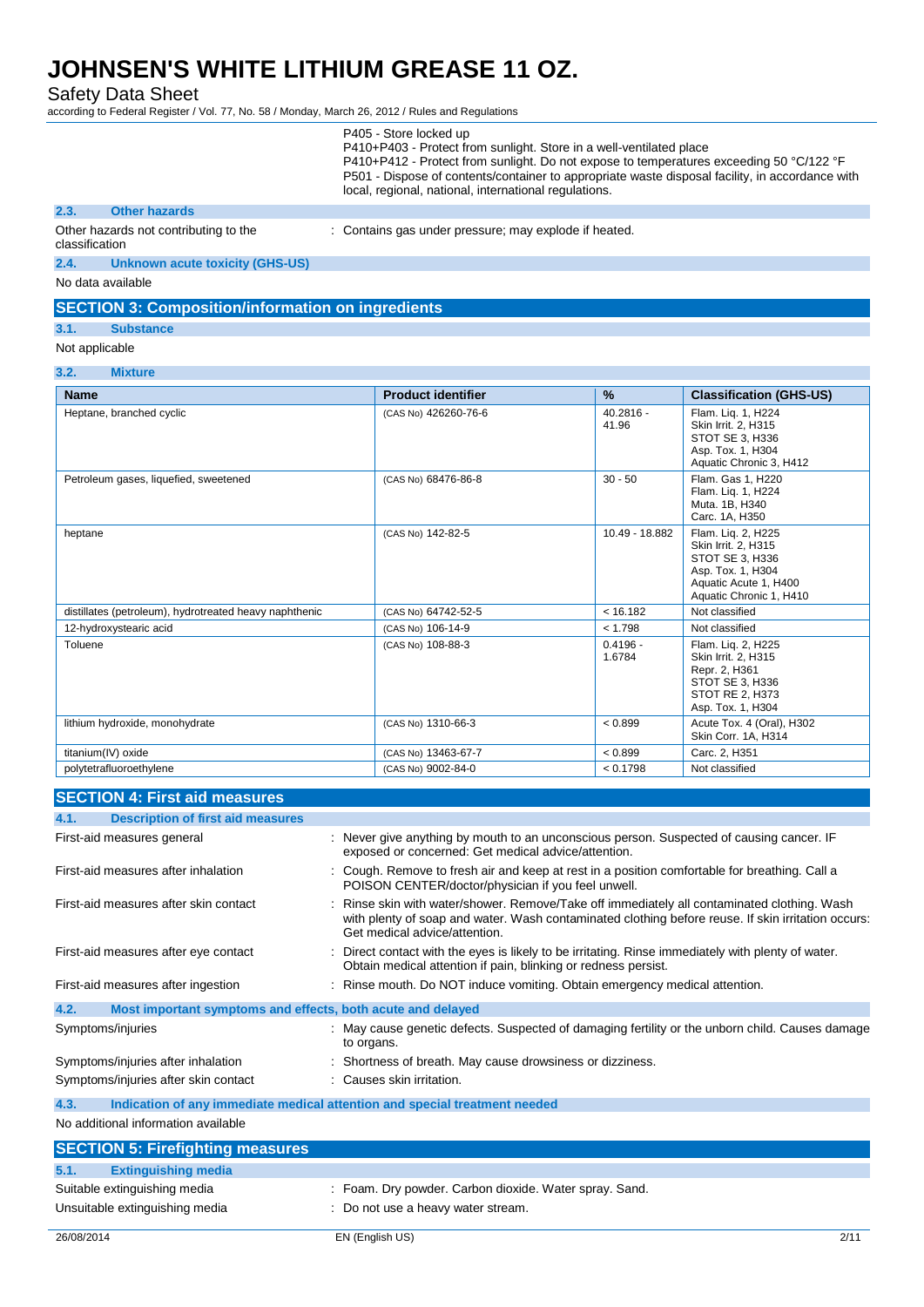Safety Data Sheet

according to Federal Register / Vol. 77, No. 58 / Monday, March 26, 2012 / Rules and Regulations

| 5.2.                                          | Special hazards arising from the substance or mixture               |  |                                                                                                                                                                                                                                        |
|-----------------------------------------------|---------------------------------------------------------------------|--|----------------------------------------------------------------------------------------------------------------------------------------------------------------------------------------------------------------------------------------|
| Fire hazard                                   |                                                                     |  | : Highly flammable liquid and vapor. Extremely flammable aerosol.                                                                                                                                                                      |
| <b>Explosion hazard</b>                       |                                                                     |  | May form flammable/explosive vapor-air mixture. Heat may build pressure, rupturing closed<br>containers, spreading fire and increasing risk of burns and injuries.                                                                     |
| 5.3.                                          | <b>Advice for firefighters</b>                                      |  |                                                                                                                                                                                                                                        |
|                                               | Firefighting instructions                                           |  | : Use water spray or fog for cooling exposed containers. Exercise caution when fighting any<br>chemical fire. Prevent fire-fighting water from entering environment. DO NOT fight fire when fire<br>reaches explosives. Evacuate area. |
|                                               | Protection during firefighting                                      |  | : Do not enter fire area without proper protective equipment, including respiratory protection.                                                                                                                                        |
| Other information                             |                                                                     |  | : Aerosol level 3.                                                                                                                                                                                                                     |
| <b>SECTION 6: Accidental release measures</b> |                                                                     |  |                                                                                                                                                                                                                                        |
| 6.1.                                          | Personal precautions, protective equipment and emergency procedures |  |                                                                                                                                                                                                                                        |
|                                               | General measures                                                    |  | No naked lights. No smoking. Isolate from fire, if possible, without unnecessary risk. Remove<br>ignition sources. Use special care to avoid static electric charges.                                                                  |

#### **6.1.1. For non-emergency personnel** Protective equipment The Contract Contract Contract Contract Contract Contract Contract Contract Contract Contract Contract Contract Contract Contract Contract Contract Contract Contract Contract Contract Contract Contract

|        | Emergency procedures            | Evacuate unnecessary personnel.                                                                |
|--------|---------------------------------|------------------------------------------------------------------------------------------------|
| 6.1.2. | <b>For emergency responders</b> |                                                                                                |
|        | Protective equipment            | Equip cleanup crew with proper protection. Avoid breathing dust, fume, gas, mist, vapor spray. |
|        | Emergency procedures            | Ventilate area.                                                                                |

### **6.2. Environmental precautions**

Prevent entry to sewers and public waters. Notify authorities if liquid enters sewers or public waters.

| 6.3.            | Methods and material for containment and cleaning up |                                                                                                     |
|-----------------|------------------------------------------------------|-----------------------------------------------------------------------------------------------------|
| For containment |                                                      | Dam up the liquid spill.                                                                            |
|                 | Methods for cleaning up                              | : Soak up spills with inert solids, such as clay or diatomaceous earth as soon as possible. Collect |
|                 |                                                      | spillage. Store away from other materials.                                                          |

#### **6.4. Reference to other sections**

See Heading 8. Exposure controls and personal protection.

| <b>SECTION 7: Handling and storage</b>                               |                                                                                                                                                                                                                                                                                                                                                                                                                                                                                                                                                                                             |
|----------------------------------------------------------------------|---------------------------------------------------------------------------------------------------------------------------------------------------------------------------------------------------------------------------------------------------------------------------------------------------------------------------------------------------------------------------------------------------------------------------------------------------------------------------------------------------------------------------------------------------------------------------------------------|
| <b>Precautions for safe handling</b><br>7.1.                         |                                                                                                                                                                                                                                                                                                                                                                                                                                                                                                                                                                                             |
| Additional hazards when processed                                    | : Handle empty containers with care because residual vapors are flammable. Hazardous waste<br>due to potential risk of explosion. Pressurized container: Do not pierce or burn, even after use.                                                                                                                                                                                                                                                                                                                                                                                             |
| Precautions for safe handling                                        | No naked lights. No smoking. Use only non-sparking tools. Wash hands and other exposed<br>areas with mild soap and water before eating, drinking or smoking and when leaving work.<br>Provide good ventilation in process area to prevent formation of vapor. Do not spray on an open<br>flame or other ignition source. Obtain special instructions . Do not handle until all safety<br>precautions have been read and understood. Eliminate all ignition sources if safe to do so. Avoid<br>breathing dust, fume, gas, mist, vapor spray. Use only outdoors or in a well-ventilated area. |
| Hygiene measures                                                     | : Wash affected areas thoroughly after handling.                                                                                                                                                                                                                                                                                                                                                                                                                                                                                                                                            |
| Conditions for safe storage, including any incompatibilities<br>7.2. |                                                                                                                                                                                                                                                                                                                                                                                                                                                                                                                                                                                             |
| Technical measures                                                   | : Ground/bond container and receiving equipment. Use explosion-proof electrical, ventilating,<br>lighting equipment<br>. Proper grounding procedures to avoid static electricity should be followed.                                                                                                                                                                                                                                                                                                                                                                                        |
| Storage conditions                                                   | : Keep only in the original container in a cool, well ventilated place away from : Do not expose to<br>temperatures exceeding 50 °C/ 122 °F. Keep in fireproof place. Keep container tightly closed.                                                                                                                                                                                                                                                                                                                                                                                        |
| Incompatible products                                                | Strong bases. Strong acids.                                                                                                                                                                                                                                                                                                                                                                                                                                                                                                                                                                 |
| Incompatible materials                                               | Sources of ignition. Direct sunlight. Heat sources.                                                                                                                                                                                                                                                                                                                                                                                                                                                                                                                                         |
| Storage area                                                         | Store in a well-ventilated place.                                                                                                                                                                                                                                                                                                                                                                                                                                                                                                                                                           |
| <b>Specific end use(s)</b><br>7.3.                                   |                                                                                                                                                                                                                                                                                                                                                                                                                                                                                                                                                                                             |

Follow Label Directions.

| <b>SECTION 8: Exposure controls/personal protection</b> |                                                                     |                                  |  |  |
|---------------------------------------------------------|---------------------------------------------------------------------|----------------------------------|--|--|
| 8.1.<br><b>Control parameters</b>                       |                                                                     |                                  |  |  |
|                                                         | distillates (petroleum), hydrotreated heavy naphthenic (64742-52-5) |                                  |  |  |
| USA ACGIH                                               | ACGIH TWA (mg/m <sup>3</sup> )                                      | 5 mg/m <sup>3</sup> MIST 8 HOURS |  |  |
| <b>USA OSHA</b>                                         | OSHA PEL (TWA) (mg/m <sup>3</sup> )                                 | 5 mg/m <sup>3</sup> MIST 8 HOURS |  |  |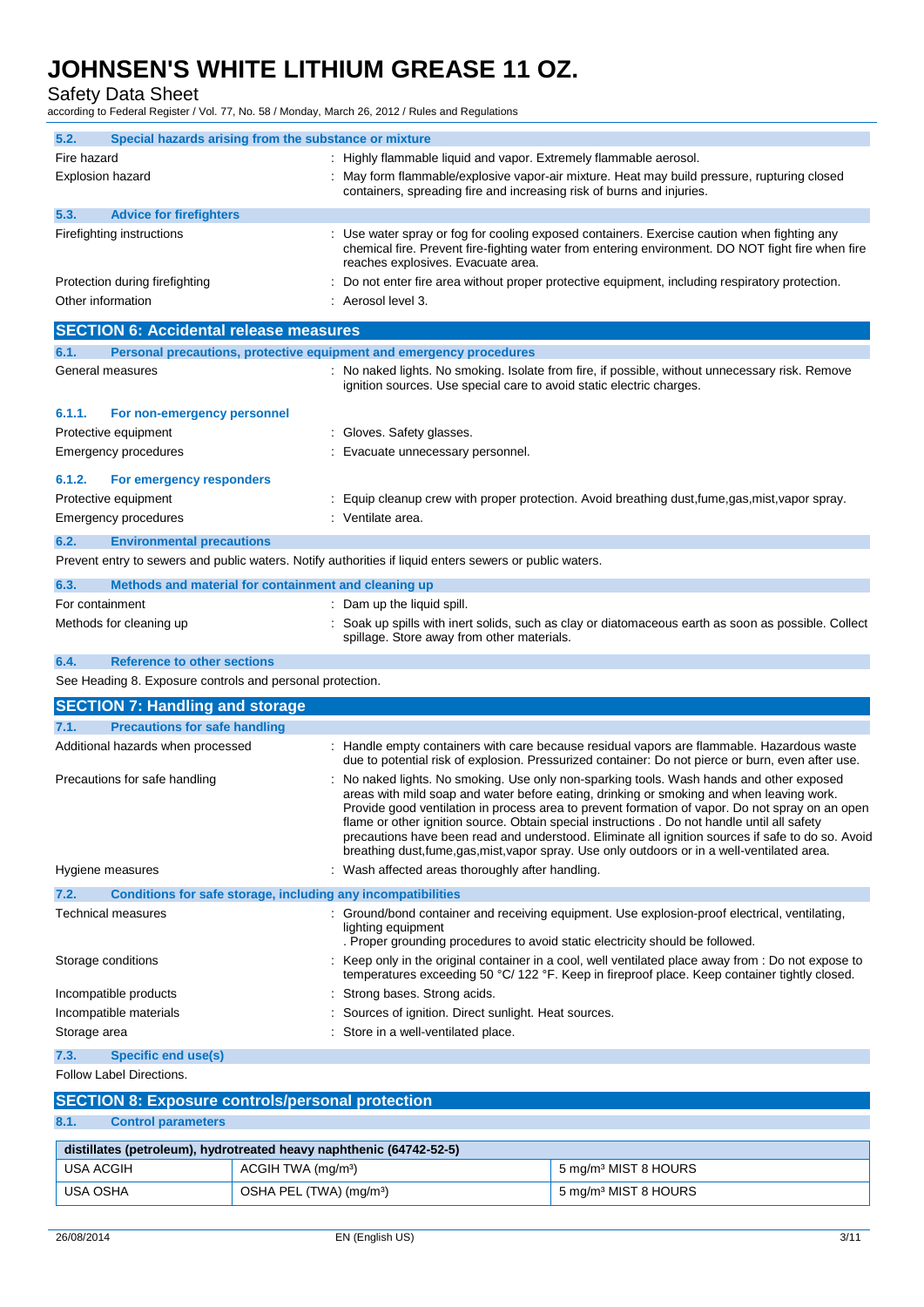## Safety Data Sheet

according to Federal Register / Vol. 77, No. 58 / Monday, March 26, 2012 / Rules and Regulations

| titanium(IV) oxide (13463-67-7)                    |                                                           |                                                                   |
|----------------------------------------------------|-----------------------------------------------------------|-------------------------------------------------------------------|
| <b>USA ACGIH</b>                                   | ACGIH TWA (mg/m <sup>3</sup> )                            | $10 \text{ mg/m}^3$                                               |
| Toluene (108-88-3)                                 |                                                           |                                                                   |
| <b>USA ACGIH</b>                                   | ACGIH TWA (mg/m <sup>3</sup> )                            | $37 \text{ mg/m}^3$                                               |
| <b>USA ACGIH</b>                                   | ACGIH TWA (ppm)                                           | 10 ppm                                                            |
| <b>USA ACGIH</b>                                   | ACGIH STEL (mg/m <sup>3</sup> )                           | 560                                                               |
|                                                    |                                                           |                                                                   |
| <b>USA ACGIH</b>                                   | ACGIH STEL (ppm)                                          | 150 ppm                                                           |
| <b>USA ACGIH</b>                                   | ACGIH Ceiling (ppm)                                       | 500 ppm                                                           |
| USA OSHA                                           | OSHA PEL (TWA) (ppm)                                      | 200 ppm                                                           |
| <b>USA OSHA</b>                                    | OSHA PEL (Ceiling) (ppm)                                  | 300 ppm                                                           |
| heptane (142-82-5)                                 |                                                           |                                                                   |
| <b>USA ACGIH</b>                                   | ACGIH TWA (ppm)                                           | 400 ppm                                                           |
| <b>USA ACGIH</b>                                   | ACGIH STEL (ppm)                                          | 400 ppm                                                           |
|                                                    |                                                           |                                                                   |
| Heptane, branched cyclic (426260-76-6)             |                                                           |                                                                   |
| <b>USA ACGIH</b>                                   | ACGIH TWA (ppm)                                           | 400 ppm                                                           |
| <b>USA ACGIH</b>                                   | ACGIH STEL (ppm)                                          | 500 ppm                                                           |
| <b>USA OSHA</b>                                    | OSHA PEL (TWA) (ppm)                                      | 500 ppm                                                           |
| Petroleum gases, liquefied, sweetened (68476-86-8) |                                                           |                                                                   |
| <b>USA ACGIH</b>                                   | ACGIH TWA (ppm)                                           | 1000 ppm Listed under Aliphatic hydrocarbon gases<br>alkane C1-C4 |
| USA OSHA                                           | OSHA PEL (TWA) (mg/m <sup>3</sup> )                       | 1800 mg/m <sup>3</sup>                                            |
| <b>USA OSHA</b>                                    | OSHA PEL (TWA) (ppm)                                      | 1000 ppm                                                          |
| 8.2.<br><b>Exposure controls</b>                   |                                                           |                                                                   |
| Appropriate engineering controls                   | Provide adequate general and local exhaust ventilation.   |                                                                   |
| Personal protective equipment                      | : Gloves. Safety glasses. Avoid all unnecessary exposure. |                                                                   |
|                                                    |                                                           |                                                                   |

| Hand protection          | : Wear chemically resistant protective gloves. Wear protective gloves.                                      |
|--------------------------|-------------------------------------------------------------------------------------------------------------|
| Eye protection           | : Face shield. Chemical goggles or safety glasses.                                                          |
| Skin and body protection | Wear suitable protective clothing.                                                                          |
| Respiratory protection   | : Where exposure through inhalation may occur from use, respiratory protection equipment is<br>recommended. |
| Other information        | : Do not eat, drink or smoke during use.                                                                    |
|                          |                                                                                                             |

|  | <b>SECTION 9: Physical and chemical properties</b> |  |
|--|----------------------------------------------------|--|
|--|----------------------------------------------------|--|

| Information on basic physical and chemical properties<br>9.1. |                            |      |
|---------------------------------------------------------------|----------------------------|------|
| Physical state                                                | : Gas                      |      |
| Appearance                                                    | $\therefore$ Liquid.       |      |
| Color                                                         | : White.                   |      |
| Odor                                                          | : Sweet.                   |      |
| Odor threshold                                                | : No data available        |      |
| pH                                                            | : No data available        |      |
| Relative evaporation rate (butyl acetate=1)                   | : No data available        |      |
| Melting point                                                 | : No data available        |      |
| Freezing point                                                | : No data available        |      |
| Boiling point                                                 | : 88 °C (Lowest Component) |      |
| Flash point                                                   | : -9 °C (Lowest Component) |      |
| Auto-ignition temperature                                     | : No data available        |      |
| Decomposition temperature                                     | : No data available        |      |
| Flammability (solid, gas)                                     | : No data available        |      |
| 26/08/2014                                                    | EN (English US)            | 4/11 |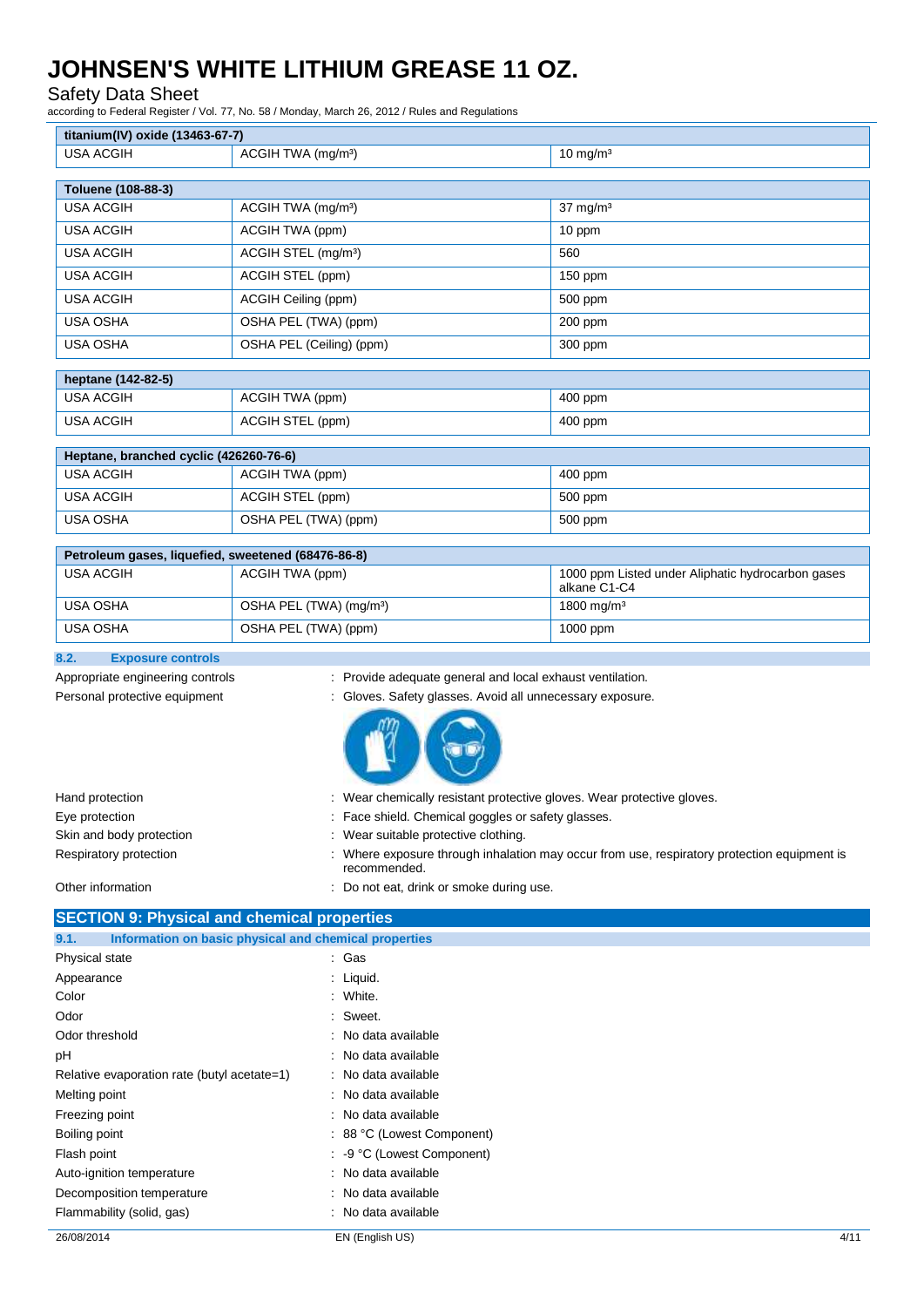Safety Data Sheet

according to Federal Register / Vol. 77, No. 58 / Monday, March 26, 2012 / Rules and Regulations

| Vapor pressure                   | : No data available                      |
|----------------------------------|------------------------------------------|
| Relative vapor density at 20 °C  | $\therefore$ No data available           |
| Relative density                 | : 0.78                                   |
| Solubility                       | : Insoluble in water.                    |
| Log Pow                          | $\therefore$ No data available           |
| Log Kow                          | : No data available                      |
| Viscosity, kinematic             | : No data available                      |
| Viscosity, dynamic               | $\therefore$ No data available           |
| <b>Explosive properties</b>      | : Heating may cause a fire or explosion. |
| Oxidizing properties             | : No data available                      |
| <b>Explosive limits</b>          | : No data available                      |
| <b>Other information</b><br>9.2. |                                          |

VOC content : 82 %

### **SECTION 10: Stability and reactivity**

**10.1. Reactivity**

No additional information available

#### **10.2. Chemical stability**

Stable under normal conditions. Highly flammable liquid and vapor. May form flammable/explosive vapor-air mixture. Extremely flammable aerosol. Contains gas under pressure; may explode if heated. Extreme risk of explosion by shock, friction, fire or other sources of ignition.

| 10.3. | <b>Possibility of hazardous reactions</b> |
|-------|-------------------------------------------|
|       |                                           |

Not established.

### **10.4. Conditions to avoid**

Direct sunlight. Extremely high or low temperatures. Heat. Sparks. Open flame. Overheating.

#### **10.5. Incompatible materials**

Oxidizing agent. Strong acids. Strong bases.

### **10.6. Hazardous decomposition products**

May release flammable gases. Toxic fume. . Carbon monoxide. Carbon dioxide.

#### **SECTION 11: Toxicological information**

**11.1. Information on toxicological effects**

Acute toxicity **in the case of the contract of the classified**  $\cdot$  Not classified

| lithium hydroxide, monohydrate (1310-66-3)                          |                                                                                                                                                    |
|---------------------------------------------------------------------|----------------------------------------------------------------------------------------------------------------------------------------------------|
| LD50 oral rat                                                       | 368 mg/kg body weight (Rat; Weight of evidence; 491 mg/kg bodyweight; Rat; Weight of<br>evidence)                                                  |
| LD50 dermal rat                                                     | > 2000 mg/kg body weight (Rat; Read-across; OECD 402: Acute Dermal Toxicity)                                                                       |
| LC50 inhalation rat (mg/l)                                          | > 6.15 mg/l/4h (Rat; Experimental value)                                                                                                           |
| distillates (petroleum), hydrotreated heavy naphthenic (64742-52-5) |                                                                                                                                                    |
| LD50 oral rat                                                       | > 5000 mg/kg body weight                                                                                                                           |
| LD50 dermal rabbit                                                  | > 2000 mg/kg body weight                                                                                                                           |
| LC50 inhalation rat (mg/l)                                          | $> 5.2$ mg/l/4h                                                                                                                                    |
| titanium(IV) oxide (13463-67-7)                                     |                                                                                                                                                    |
| LD50 oral rat                                                       | > 10000 mg/kg (Rat: OECD 425: Acute Oral Toxicity: Up-and-Down Procedure: Experimental<br>value; > 5000 mg/kg bodyweight; Rat; Experimental value) |
| LD50 dermal rabbit                                                  | > 10000 mg/kg (Rabbit; Experimental value)                                                                                                         |
| LC50 inhalation rat (mg/l)                                          | > 6.8 mg/l/4h (Rat; Experimental value)                                                                                                            |
| Toluene (108-88-3)                                                  |                                                                                                                                                    |
| LD50 oral rat                                                       | 5580 mg/kg body weight                                                                                                                             |
| LD50 dermal rabbit                                                  | > 5000 mg/kg body weight LD50 quoted as 14.1 mL/kg (12267 mg/kg using density of 0.87)                                                             |
| LC50 inhalation rat (mg/l)                                          | > 28.1 mg/l/4h (Rat; Air, Literature study)                                                                                                        |
| heptane (142-82-5)                                                  |                                                                                                                                                    |
| LD50 oral rat                                                       | > 15000 mg/kg (Rat; Equivalent or similar to OECD 401; Literature study; >5000 mg/kg<br>bodyweight; Rat; Read-across)                              |
| LD50 dermal rabbit                                                  | > 3160 mg/kg (Rabbit; Literature study; Equivalent or similar to OECD 402; >2000 mg/kg<br>bodyweight; Rabbit; Read-across)                         |
| 26/08/2014                                                          | EN (English US)<br>5/11                                                                                                                            |
|                                                                     |                                                                                                                                                    |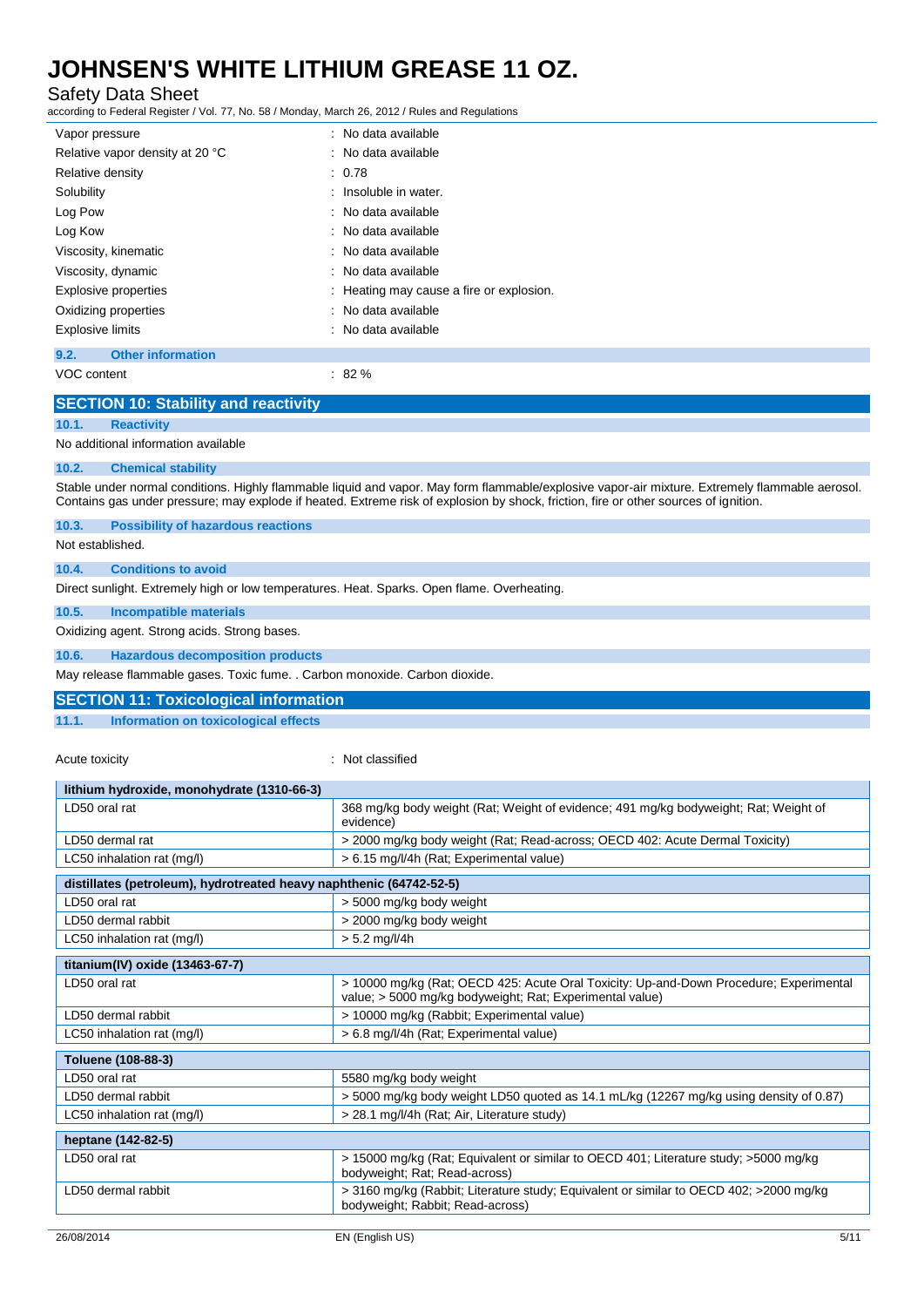### Safety Data Sheet

according to Federal Register / Vol. 77, No. 58 / Monday, March 26, 2012 / Rules and Regulations

| heptane (142-82-5)                                                  |                                                                                                                                                                                                             |  |
|---------------------------------------------------------------------|-------------------------------------------------------------------------------------------------------------------------------------------------------------------------------------------------------------|--|
| LC50 inhalation rat (mg/l)                                          | 103 mg/l/4h (Rat; Literature study)                                                                                                                                                                         |  |
| LC50 inhalation rat (ppm)                                           | 25000 ppm/4h (Rat; Literature study)                                                                                                                                                                        |  |
| Heptane, branched cyclic (426260-76-6)                              |                                                                                                                                                                                                             |  |
| LD50 oral rat                                                       | > 15000 mg/kg (Rat; Equivalent or similar to OECD 401; Literature study; >5000 mg/kg<br>bodyweight; Rat; Read-across)                                                                                       |  |
| LD50 dermal rabbit                                                  | > 3160 mg/kg (Rabbit; Literature study; Equivalent or similar to OECD 402; > 2000 mg/kg<br>bodyweight; Rabbit; Read-across)                                                                                 |  |
| LC50 inhalation rat (mg/l)                                          | 103 mg/l/4h (Rat; Literature study)                                                                                                                                                                         |  |
| LC50 inhalation rat (ppm)                                           | 25000 ppm/4h (Rat; Literature study)                                                                                                                                                                        |  |
| Skin corrosion/irritation                                           | Causes skin irritation.                                                                                                                                                                                     |  |
| Serious eye damage/irritation                                       | Not classified                                                                                                                                                                                              |  |
| Respiratory or skin sensitization                                   | Not classified                                                                                                                                                                                              |  |
| Germ cell mutagenicity                                              | May cause genetic defects. Based on available data, the classification criteria are not met                                                                                                                 |  |
| Carcinogenicity                                                     | : Suspected of causing cancer.                                                                                                                                                                              |  |
| distillates (petroleum), hydrotreated heavy naphthenic (64742-52-5) |                                                                                                                                                                                                             |  |
| IARC group                                                          | 3                                                                                                                                                                                                           |  |
|                                                                     |                                                                                                                                                                                                             |  |
| titanium(IV) oxide (13463-67-7)                                     |                                                                                                                                                                                                             |  |
| IARC group                                                          | 2B                                                                                                                                                                                                          |  |
|                                                                     |                                                                                                                                                                                                             |  |
| polytetrafluoroethylene (9002-84-0)<br>IARC group                   | 3                                                                                                                                                                                                           |  |
|                                                                     |                                                                                                                                                                                                             |  |
| Toluene (108-88-3)<br>IARC group                                    | 3                                                                                                                                                                                                           |  |
| Reproductive toxicity                                               | Suspected of damaging fertility or the unborn child. Based on available data, the classification<br>criteria are not met                                                                                    |  |
| Specific target organ toxicity (single exposure)                    | : May cause drowsiness or dizziness.                                                                                                                                                                        |  |
| Specific target organ toxicity (repeated<br>exposure)               | May cause damage to organs through prolonged or repeated exposure. Based on available data,<br>the classification criteria are not met<br>May cause damage to organs through prolonged or repeated exposure |  |
| Aspiration hazard                                                   | : Not classified Based on available data, the classification criteria are not met                                                                                                                           |  |
| Potential Adverse human health effects and<br>symptoms              | Based on available data, the classification criteria are not met.                                                                                                                                           |  |
| Symptoms/injuries after inhalation                                  | : Shortness of breath. May cause drowsiness or dizziness.                                                                                                                                                   |  |

## **SECTION 12: Ecological information**

**<sup>12.1.</sup> Toxicity**

| lithium hydroxide, monohydrate (1310-66-3) |                                                                  |
|--------------------------------------------|------------------------------------------------------------------|
| LC50 fish 1                                | 109 mg/l (96 h; Danio rerio; Lethal)                             |
| EC50 Daphnia 1                             | 33.5 mg/l (48 h; Daphnia magna; $pH > 7$ )                       |
| Threshold limit algae 1                    | 41.62 mg/l (72 h; Pseudokirchneriella subcapitata; Biomass)      |
| Threshold limit algae 2                    | 153.44 mg/l (72 h; Pseudokirchneriella subcapitata; Growth rate) |
| titanium(IV) oxide (13463-67-7)            |                                                                  |
| LC50 fish 1                                | > 1000 mg/l (96 h; Pimephales promelas)                          |
| EC50 Daphnia 1                             | < 1000 mg/l (432 h; Daphnia magna; Static system)                |
| LC50 fish 2                                | > 1 g/l (96 h; Leuciscus idus)                                   |
| EC50 Daphnia 2                             | < 500 mg/l (720 h; Daphnia magna; Static system)                 |
| Threshold limit algae 1                    | 61 mg/l (72 h; Pseudokirchneriella subcapitata)                  |
| Toluene (108-88-3)                         |                                                                  |
| LC50 fish 1                                | 24 mg/l 96 h; Salmo gairdneri (Oncorhynchus mykiss)              |
| EC50 Daphnia 1                             | 84 mg/l (24 h; Daphnia magna; Locomotor effect)                  |
| LC50 fish 2                                | 13 mg/l (96 h; Lepomis macrochirus)                              |
| EC50 Daphnia 2                             | 11.5 - 19.6 mg/l (48 h; Daphnia magna)                           |
| Threshold limit algae 1                    | > 400 mg/l (168 h; Scenedesmus quadricauda; Toxicity test)       |
| Threshold limit algae 2                    | 105 mg/l (192 h; Microcystis aeruginosa)                         |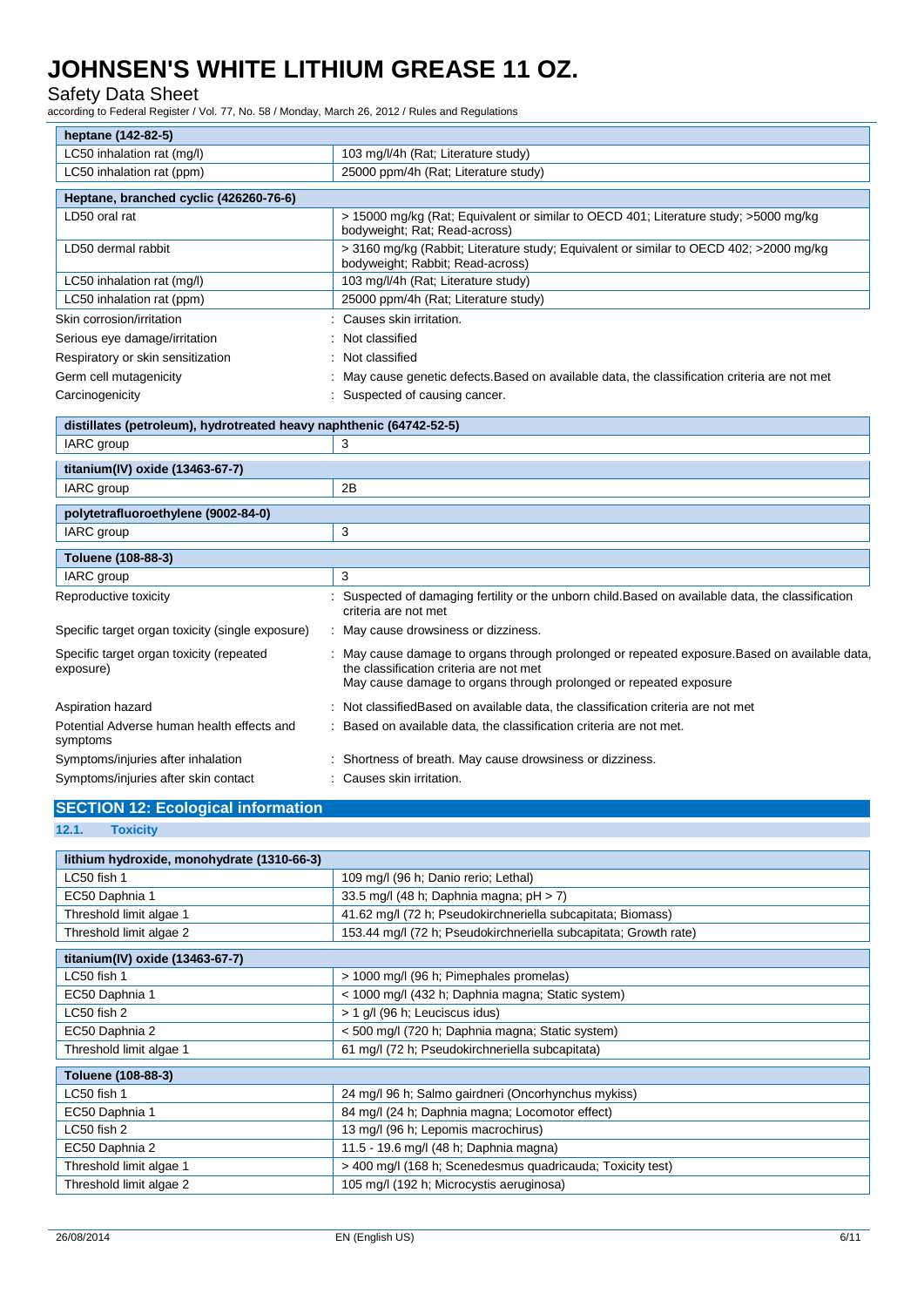### Safety Data Sheet

according to Federal Register / Vol. 77, No. 58 / Monday, March 26, 2012 / Rules and Regulations

| iccording to Federal Register / Vol. 77, NO. 307 Monday, March 20, 2012 / Rules and Regulations |                                                                                                  |  |
|-------------------------------------------------------------------------------------------------|--------------------------------------------------------------------------------------------------|--|
| heptane (142-82-5)                                                                              |                                                                                                  |  |
| LC50 fish 1                                                                                     | 375 mg/l (96 h; Tilapia mosambica; Nominal concentration)                                        |  |
| LC50 other aquatic organisms 1                                                                  | > 1000 mg/l (96 h)                                                                               |  |
| EC50 Daphnia 1                                                                                  | 1.5 mg/l (48 h; Daphnia magna)                                                                   |  |
| LC50 fish 2                                                                                     | > 100 mg/l (96 h; Oncorhynchus kisutch)                                                          |  |
| TLM fish 1                                                                                      | 4924 mg/l (48 h; Gambusia affinis)                                                               |  |
| Threshold limit other aquatic organisms 1                                                       | > 1000 mg/l (96 h)                                                                               |  |
| Threshold limit algae 1                                                                         | > 200 mg/l (Scenedesmus quadricauda; Toxicity test)                                              |  |
| Threshold limit algae 2                                                                         | 1.5 mg/l (8 h; Algae; Photosynthesis)                                                            |  |
| 12.2.<br><b>Persistence and degradability</b>                                                   |                                                                                                  |  |
|                                                                                                 |                                                                                                  |  |
| JOHNSEN'S WHITE LITHIUM GREASE 11 OZ.                                                           |                                                                                                  |  |
| Persistence and degradability                                                                   | Not established.                                                                                 |  |
| lithium hydroxide, monohydrate (1310-66-3)                                                      |                                                                                                  |  |
| Persistence and degradability                                                                   | Biodegradability: not applicable.                                                                |  |
| Biochemical oxygen demand (BOD)                                                                 | Not applicable                                                                                   |  |
| Chemical oxygen demand (COD)                                                                    | Not applicable                                                                                   |  |
| ThOD                                                                                            | Not applicable                                                                                   |  |
| BOD (% of ThOD)                                                                                 | Not applicable                                                                                   |  |
| 12-hydroxystearic acid (106-14-9)                                                               |                                                                                                  |  |
| Persistence and degradability                                                                   | Readily biodegradable in water.                                                                  |  |
|                                                                                                 |                                                                                                  |  |
| titanium(IV) oxide (13463-67-7)                                                                 |                                                                                                  |  |
| Persistence and degradability                                                                   | Biodegradability: not applicable. Low potential for mobility in soil.                            |  |
| Biochemical oxygen demand (BOD)                                                                 | Not applicable                                                                                   |  |
| Chemical oxygen demand (COD)                                                                    | Not applicable                                                                                   |  |
| ThOD                                                                                            | Not applicable                                                                                   |  |
| BOD (% of ThOD)                                                                                 | Not applicable                                                                                   |  |
| polytetrafluoroethylene (9002-84-0)                                                             |                                                                                                  |  |
| Persistence and degradability                                                                   | No test data available. No (test)data on mobility of the substance available.                    |  |
| Toluene (108-88-3)                                                                              |                                                                                                  |  |
| Persistence and degradability                                                                   | Readily biodegradable in water. Biodegradable in the soil. Low potential for adsorption in soil. |  |
| Biochemical oxygen demand (BOD)                                                                 | 2.15 g $O2$ /g substance                                                                         |  |
| Chemical oxygen demand (COD)                                                                    | 2.52 g $O2$ /g substance                                                                         |  |
| ThOD                                                                                            | 3.13 g $O2$ /g substance                                                                         |  |
| BOD (% of ThOD)                                                                                 | 0.69 % ThOD                                                                                      |  |
|                                                                                                 |                                                                                                  |  |
| heptane (142-82-5)                                                                              |                                                                                                  |  |
| Persistence and degradability                                                                   | Readily biodegradable in water. Biodegradable in the soil. Adsorbs into the soil.                |  |
| Biochemical oxygen demand (BOD)                                                                 | 1.92 g $O2$ /g substance                                                                         |  |
| Chemical oxygen demand (COD)                                                                    | 0.06 g $O2$ /g substance                                                                         |  |
| ThOD                                                                                            | 3.52 g $O2$ /g substance                                                                         |  |
| BOD (% of ThOD)                                                                                 | $>$ % ThOD (5 day(s)) $>$ 0.5                                                                    |  |
| Heptane, branched cyclic (426260-76-6)                                                          |                                                                                                  |  |
| Persistence and degradability                                                                   | May cause long-term adverse effects in the environment.                                          |  |
|                                                                                                 |                                                                                                  |  |
| Petroleum gases, liquefied, sweetened (68476-86-8)<br>Persistence and degradability             | Not established.                                                                                 |  |
|                                                                                                 |                                                                                                  |  |
| <b>Bioaccumulative potential</b><br>12.3.                                                       |                                                                                                  |  |
| JOHNSEN'S WHITE LITHIUM GREASE 11 OZ.                                                           |                                                                                                  |  |
| Bioaccumulative potential                                                                       | Not established.                                                                                 |  |
| lithium hydroxide, monohydrate (1310-66-3)                                                      |                                                                                                  |  |
| Bioaccumulative potential                                                                       | Bioaccumulation: not applicable.                                                                 |  |
| 12-hydroxystearic acid (106-14-9)                                                               |                                                                                                  |  |
| Log Pow                                                                                         | $\mathbf 0$                                                                                      |  |
| Bioaccumulative potential                                                                       | No bioaccumulation data available.                                                               |  |
|                                                                                                 |                                                                                                  |  |
| titanium(IV) oxide (13463-67-7)                                                                 |                                                                                                  |  |
| Bioaccumulative potential                                                                       | Not bioaccumulative.                                                                             |  |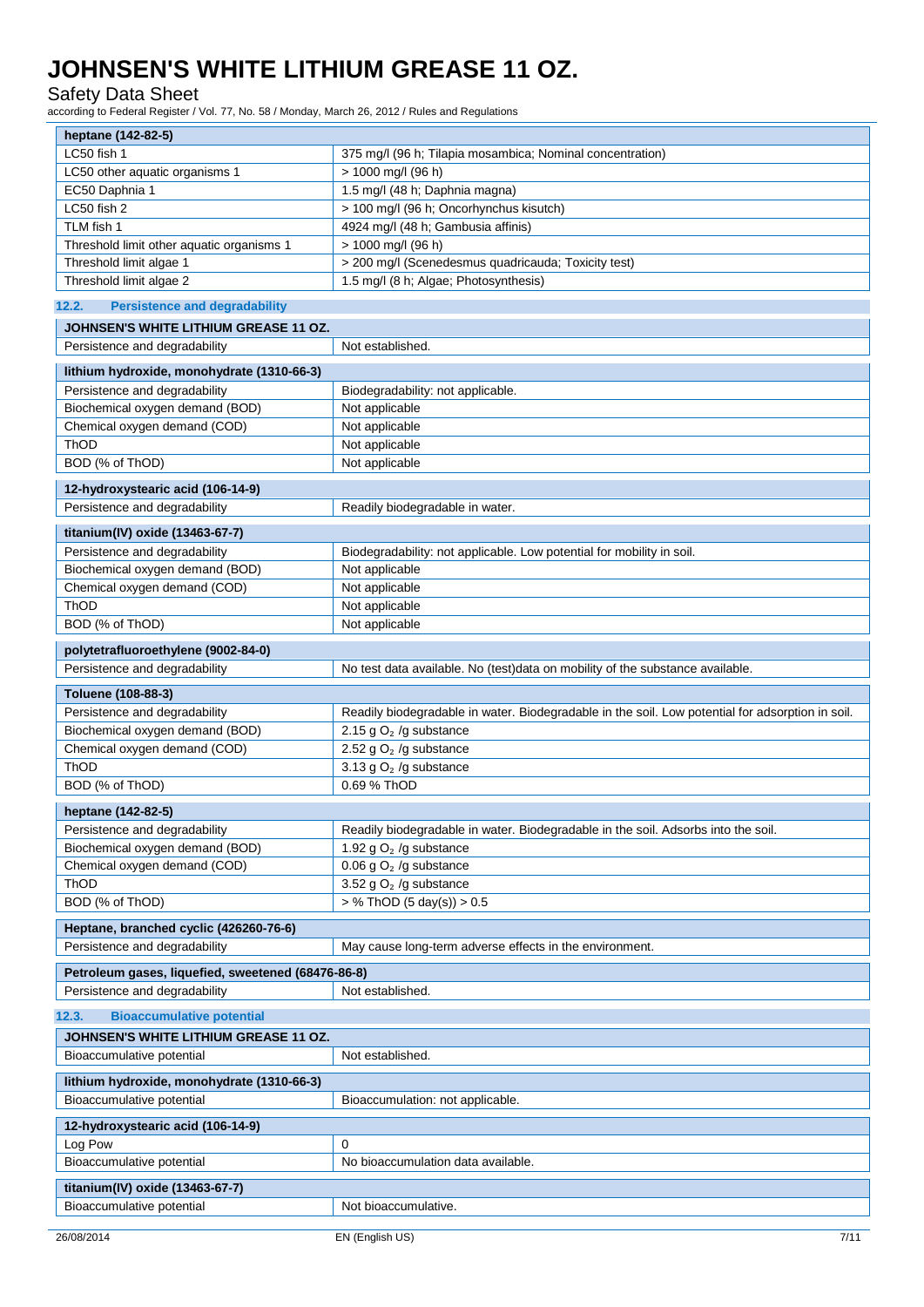### Safety Data Sheet

according to Federal Register / Vol. 77, No. 58 / Monday, March 26, 2012 / Rules and Regulations

| polytetrafluoroethylene (9002-84-0)                                                          |                                                                                                                                                                                                                                                                                             |  |
|----------------------------------------------------------------------------------------------|---------------------------------------------------------------------------------------------------------------------------------------------------------------------------------------------------------------------------------------------------------------------------------------------|--|
| Bioaccumulative potential                                                                    | No test data available.                                                                                                                                                                                                                                                                     |  |
| Toluene (108-88-3)                                                                           |                                                                                                                                                                                                                                                                                             |  |
| BCF fish 1                                                                                   | 13.2 (Anguilla japonica)                                                                                                                                                                                                                                                                    |  |
| BCF fish 2                                                                                   | 90 (72 h; Leuciscus idus)                                                                                                                                                                                                                                                                   |  |
| BCF other aquatic organisms 1                                                                | 380 (24 h; Chlorella sp.; Fresh weight)                                                                                                                                                                                                                                                     |  |
| BCF other aquatic organisms 2                                                                | 4.2 (Mytilus edulis; Fresh weight)                                                                                                                                                                                                                                                          |  |
| Log Pow                                                                                      | 2.73 (Experimental value; Other; 20 °C)                                                                                                                                                                                                                                                     |  |
| Bioaccumulative potential                                                                    | Low potential for bioaccumulation (BCF < 500).                                                                                                                                                                                                                                              |  |
| heptane (142-82-5)                                                                           |                                                                                                                                                                                                                                                                                             |  |
| BCF other aquatic organisms 1<br>552                                                         |                                                                                                                                                                                                                                                                                             |  |
| Log Pow                                                                                      | 4.66 (Experimental value; 4.5; Literature)                                                                                                                                                                                                                                                  |  |
| Bioaccumulative potential                                                                    | Potential for bioaccumulation (4 $\geq$ Log Kow $\leq$ 5).                                                                                                                                                                                                                                  |  |
| Heptane, branched cyclic (426260-76-6)                                                       |                                                                                                                                                                                                                                                                                             |  |
| Bioaccumulative potential                                                                    | Not established.                                                                                                                                                                                                                                                                            |  |
| Petroleum gases, liquefied, sweetened (68476-86-8)                                           |                                                                                                                                                                                                                                                                                             |  |
| Bioaccumulative potential                                                                    | Not established.                                                                                                                                                                                                                                                                            |  |
| 12.4.<br><b>Mobility in soil</b>                                                             |                                                                                                                                                                                                                                                                                             |  |
|                                                                                              |                                                                                                                                                                                                                                                                                             |  |
| Toluene (108-88-3)                                                                           |                                                                                                                                                                                                                                                                                             |  |
| Surface tension                                                                              | 0.03 N/m (20 $°C$ )                                                                                                                                                                                                                                                                         |  |
| heptane (142-82-5)                                                                           |                                                                                                                                                                                                                                                                                             |  |
| Surface tension                                                                              | 0.020 N/m (20 $°C$ )                                                                                                                                                                                                                                                                        |  |
| 12.5.<br><b>Other adverse effects</b>                                                        |                                                                                                                                                                                                                                                                                             |  |
| Other information                                                                            | : Avoid release to the environment.                                                                                                                                                                                                                                                         |  |
|                                                                                              |                                                                                                                                                                                                                                                                                             |  |
| <b>SECTION 13: Disposal considerations</b>                                                   |                                                                                                                                                                                                                                                                                             |  |
| 13.1.<br><b>Waste treatment methods</b>                                                      |                                                                                                                                                                                                                                                                                             |  |
| Waste disposal recommendations                                                               | Dispose in a safe manner in accordance with local/national regulations. Container under<br>pressure. Do not drill or burn even after use. Dispose of contents/container to appropriate waste<br>disposal facility, in accordance with local, regional, national, international regulations. |  |
| Additional information                                                                       | Handle empty containers with care because residual vapors are flammable. Flammable vapors<br>may accumulate in the container.                                                                                                                                                               |  |
| Ecology - waste materials                                                                    | Avoid release to the environment.                                                                                                                                                                                                                                                           |  |
| <b>SECTION 14: Transport information</b><br>In accordance with ADR / RID / IMDG / IATA / ADN |                                                                                                                                                                                                                                                                                             |  |
| US DOT (ground):                                                                             | UN1950, Aerosols, 2.1, Limited Quantity                                                                                                                                                                                                                                                     |  |
| ICAO/IATA (air):                                                                             | UN1950, Aerosols, 2.1, Limited Quantity                                                                                                                                                                                                                                                     |  |
| IMO/IMDG (water):                                                                            | UN1950, Aerosols, 2.1, Limited Quantity                                                                                                                                                                                                                                                     |  |
|                                                                                              |                                                                                                                                                                                                                                                                                             |  |
| <b>Special Provisions:</b>                                                                   | N82 - See 173.306 of this subchapter for classification criteria for flammable aerosols.                                                                                                                                                                                                    |  |
|                                                                                              |                                                                                                                                                                                                                                                                                             |  |
| 14.2.<br><b>UN proper shipping name</b>                                                      |                                                                                                                                                                                                                                                                                             |  |
| DOT Proper Shipping Name                                                                     | Aerosols                                                                                                                                                                                                                                                                                    |  |
| Department of Transportation (DOT) Hazard<br>Classes                                         | flammable, (each not exceeding 1 L capacity)<br>: 2.1 - Class 2.1 - Flammable gas 49 CFR 173.115                                                                                                                                                                                            |  |
| Hazard labels (DOT)                                                                          | : 2.1 - Flammable gas                                                                                                                                                                                                                                                                       |  |
|                                                                                              |                                                                                                                                                                                                                                                                                             |  |
| DOT Special Provisions (49 CFR 172.102)                                                      | : N82 - See 173.306 of this subchapter for classification criteria for flammable aerosols.                                                                                                                                                                                                  |  |
| DOT Packaging Exceptions (49 CFR 173.xxx)                                                    | 306                                                                                                                                                                                                                                                                                         |  |
| DOT Packaging Non Bulk (49 CFR 173.xxx)                                                      | : None                                                                                                                                                                                                                                                                                      |  |
| DOT Packaging Bulk (49 CFR 173.xxx)                                                          | : None                                                                                                                                                                                                                                                                                      |  |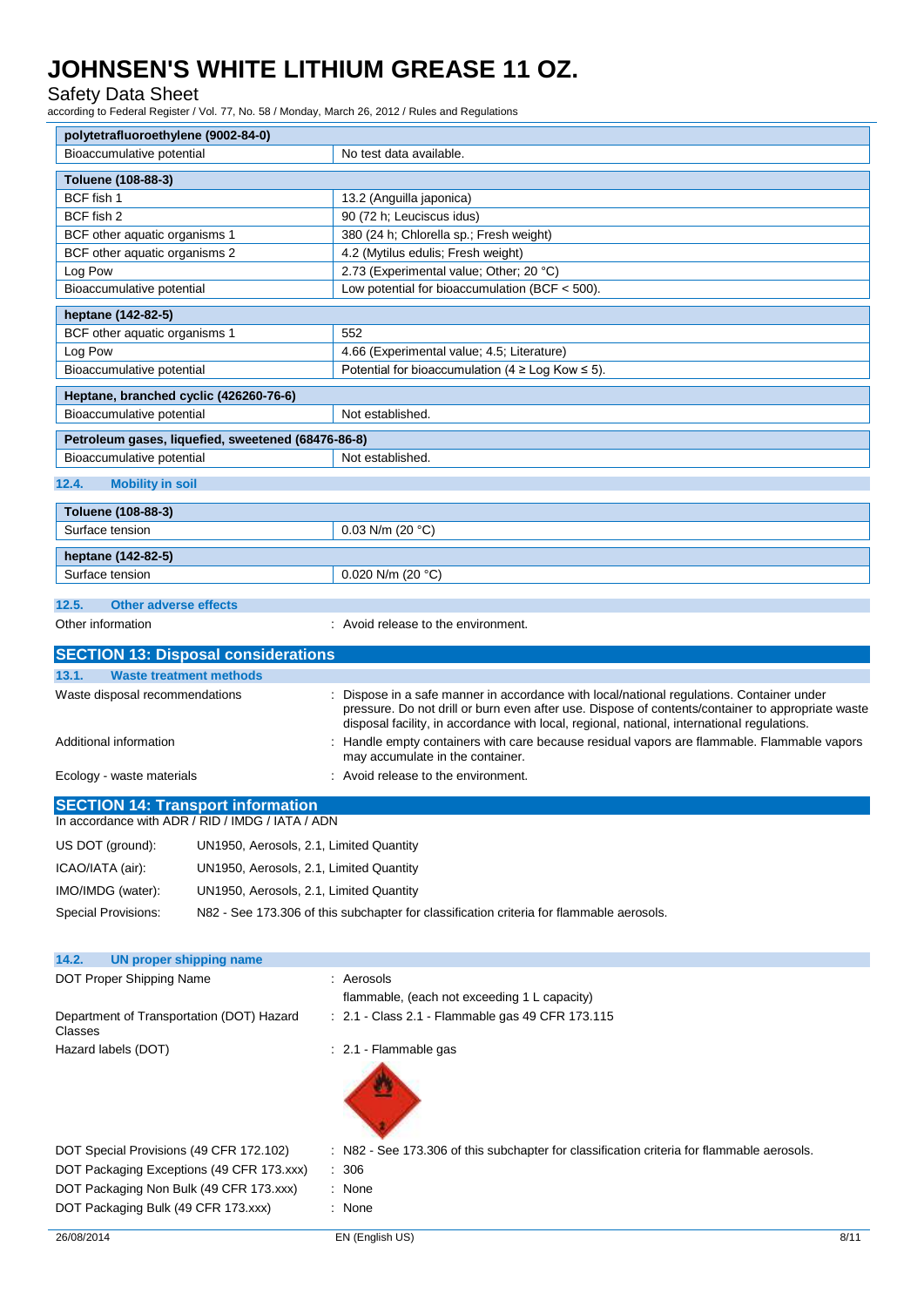Safety Data Sheet

according to Federal Register / Vol. 77, No. 58 / Monday, March 26, 2012 / Rules and Regulations

| 14.3. Additional information                                                                                          |                                                                                                                                                                                         |  |
|-----------------------------------------------------------------------------------------------------------------------|-----------------------------------------------------------------------------------------------------------------------------------------------------------------------------------------|--|
| Other information                                                                                                     | : No supplementary information available.                                                                                                                                               |  |
|                                                                                                                       |                                                                                                                                                                                         |  |
| <b>Overland transport</b>                                                                                             |                                                                                                                                                                                         |  |
| No additional information available                                                                                   |                                                                                                                                                                                         |  |
|                                                                                                                       |                                                                                                                                                                                         |  |
| <b>Transport by sea</b>                                                                                               |                                                                                                                                                                                         |  |
| DOT Vessel Stowage Location                                                                                           | : A - The material may be stowed "on deck" or "under deck" on a cargo vessel and on a<br>passenger vessel.                                                                              |  |
| DOT Vessel Stowage Other                                                                                              | : 48 - Stow "away from" sources of heat, 87 - Stow "separated from" Class 1 (explosives) except<br>Division 14,126 - Segregation same as for Class 9, miscellaneous hazardous materials |  |
| <b>Air transport</b>                                                                                                  |                                                                                                                                                                                         |  |
| DOT Quantity Limitations Passenger aircraft/rail : 75 kg<br>(49 CFR 173.27)                                           |                                                                                                                                                                                         |  |
| DOT Quantity Limitations Cargo aircraft only (49 : 150 kg<br>CFR 175.75)                                              |                                                                                                                                                                                         |  |
| <b>SECTION 15: Regulatory information</b>                                                                             |                                                                                                                                                                                         |  |
| 15.1. US Federal regulations                                                                                          |                                                                                                                                                                                         |  |
| <b>JOHNSEN'S WHITE LITHIUM GREASE 11 OZ.</b>                                                                          |                                                                                                                                                                                         |  |
| SARA Section 311/312 Hazard Classes                                                                                   | Delayed (chronic) health hazard                                                                                                                                                         |  |
|                                                                                                                       | Fire hazard                                                                                                                                                                             |  |
|                                                                                                                       | Immediate (acute) health hazard                                                                                                                                                         |  |
|                                                                                                                       | Sudden release of pressure hazard                                                                                                                                                       |  |
| distillates (petroleum), hydrotreated heavy naphthenic (64742-52-5)                                                   |                                                                                                                                                                                         |  |
| SARA Section 311/312 Hazard Classes                                                                                   | Delayed (chronic) health hazard                                                                                                                                                         |  |
| Toluene (108-88-3)                                                                                                    |                                                                                                                                                                                         |  |
| Listed on United States SARA Section 313<br>Listed on the United States TSCA (Toxic Substances Control Act) inventory |                                                                                                                                                                                         |  |
| SARA Section 311/312 Hazard Classes                                                                                   | Delayed (chronic) health hazard                                                                                                                                                         |  |
|                                                                                                                       | Fire hazard                                                                                                                                                                             |  |
|                                                                                                                       | Immediate (acute) health hazard                                                                                                                                                         |  |
| Heptane, branched cyclic (426260-76-6)                                                                                |                                                                                                                                                                                         |  |
| Not listed on the United States TSCA (Toxic Substances Control Act) inventory                                         |                                                                                                                                                                                         |  |
| SARA Section 311/312 Hazard Classes                                                                                   | Fire hazard                                                                                                                                                                             |  |
|                                                                                                                       | Immediate (acute) health hazard                                                                                                                                                         |  |
|                                                                                                                       | Delayed (chronic) health hazard                                                                                                                                                         |  |
| Petroleum gases, liquefied, sweetened (68476-86-8)                                                                    |                                                                                                                                                                                         |  |
| SARA Section 311/312 Hazard Classes                                                                                   | Immediate (acute) health hazard                                                                                                                                                         |  |
|                                                                                                                       | Fire hazard<br>Sudden release of pressure hazard                                                                                                                                        |  |
|                                                                                                                       |                                                                                                                                                                                         |  |
| 15.2. International regulations                                                                                       |                                                                                                                                                                                         |  |
| <b>CANADA</b>                                                                                                         |                                                                                                                                                                                         |  |
| <b>JOHNSEN'S WHITE LITHIUM GREASE 11 OZ.</b>                                                                          |                                                                                                                                                                                         |  |
| <b>WHMIS Classification</b>                                                                                           | Class D Division 2 Subdivision B - Toxic material causing other toxic effects<br>Class B Division 5 - Flammable Aerosol                                                                 |  |
| Toluene (108-88-3)                                                                                                    |                                                                                                                                                                                         |  |
| <b>WHMIS Classification</b>                                                                                           | Class B Division 2 - Flammable Liquid                                                                                                                                                   |  |
|                                                                                                                       | Class D Division 2 Subdivision A - Very toxic material causing other toxic effects                                                                                                      |  |
| Heptane, branched cyclic (426260-76-6)                                                                                |                                                                                                                                                                                         |  |

#### **EU-Regulations**

**Toluene (108-88-3)** Listed on the EEC inventory EINECS (European Inventory of Existing Commercial Chemical Substances)

Class D Division 2 Subdivision B - Toxic material causing other toxic effects

#### **Classification according to Regulation (EC) No. 1272/2008 [CLP]**

WHMIS Classification Class B Division 2 - Flammable Liquid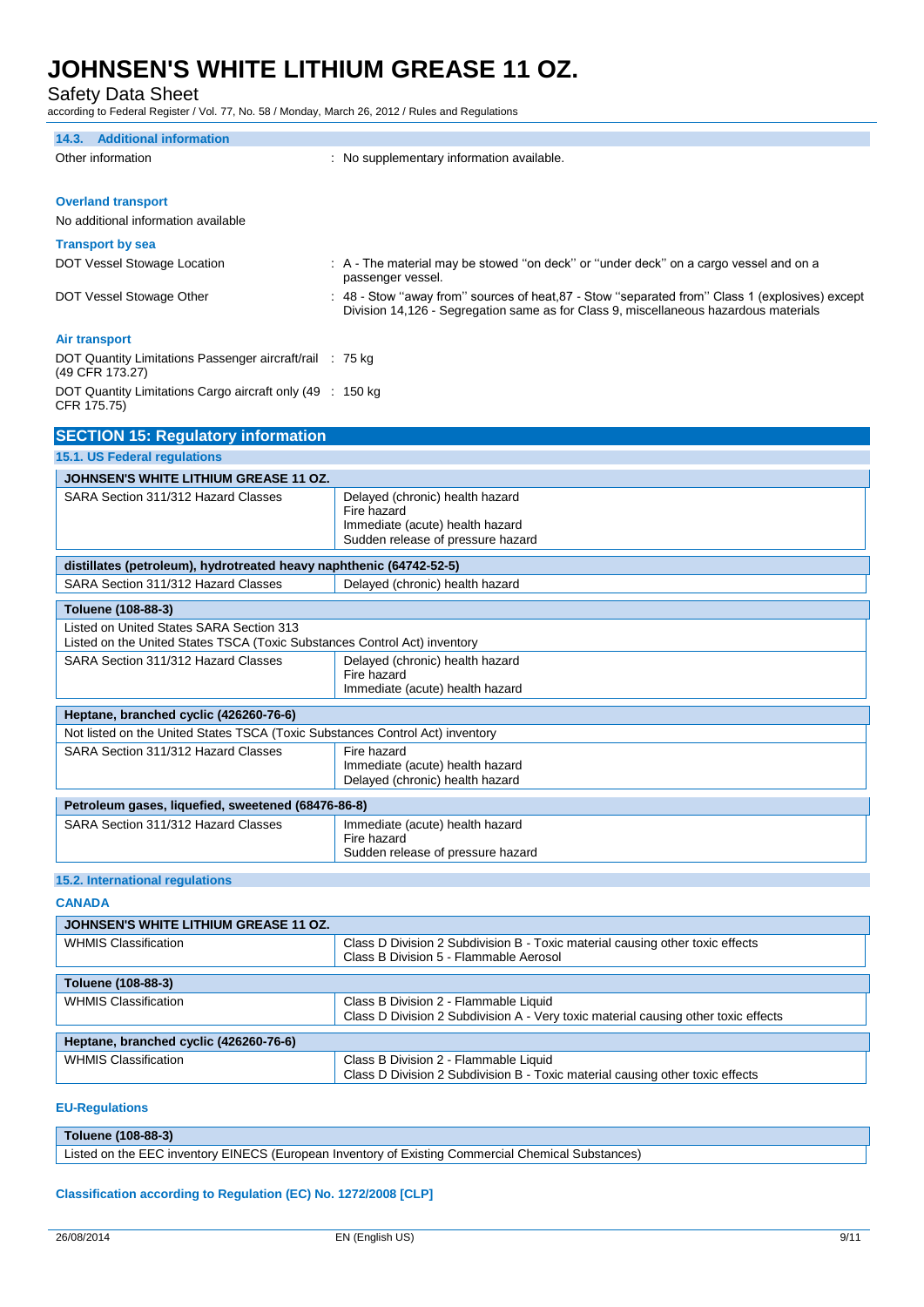Safety Data Sheet

according to Federal Register / Vol. 77, No. 58 / Monday, March 26, 2012 / Rules and Regulations

**Classification according to Directive 67/548/EEC or 1999/45/EC**

Carc.Cat.1; R45

Muta.Cat.2; R46 Repr.Cat.3; R63 F+; R12 Xi; R36/37/38

Full text of R-phrases: see section 16

### **15.2.2. National regulations**

No additional information available

#### **15.3. US State regulations**

### **Toluene (108-88-3)**

U.S. - California - Proposition 65 - Maximum Allowable Dose Levels (MADL)

| <b>SECTION 16: Other information</b>    |                      |                                                                      |
|-----------------------------------------|----------------------|----------------------------------------------------------------------|
| Indication of changes                   | : Revision - See: *. |                                                                      |
| Other information                       | : None.              |                                                                      |
| Full text of H-phrases: see section 16: |                      |                                                                      |
| Acute Tox. 4 (Oral)                     |                      | Acute toxicity (oral) Category 4                                     |
| Aquatic Acute 1                         |                      | Hazardous to the aquatic environment - Acute Hazard Category 1       |
| <b>Aquatic Chronic 1</b>                |                      | Hazardous to the aquatic environment - Chronic Hazard Category 1     |
| <b>Aquatic Chronic 3</b>                |                      | Hazardous to the aquatic environment - Chronic Hazard Category 3     |
| Asp. Tox. 1                             |                      | <b>Aspiration hazard Category 1</b>                                  |
| Carc. 1A                                |                      | <b>Carcinogenicity Category 1A</b>                                   |
| Carc. 2                                 |                      | <b>Carcinogenicity Category 2</b>                                    |
| Compressed gas                          |                      | Gases under pressure Compressed gas                                  |
| Flam. Aerosol 1                         |                      | Flammable aerosol Category 1                                         |
| Flam. Gas 1                             |                      | Flammable gases Category 1                                           |
| Flam. Lig. 1                            |                      | Flammable liquids Category 1                                         |
| Flam. Liq. 2                            |                      | Flammable liquids Category 2                                         |
| Muta, 1B                                |                      | Germ cell mutagenicity Category 1B                                   |
| Repr. 2                                 |                      | Reproductive toxicity Category 2                                     |
| Skin Corr. 1A                           |                      | Skin corrosion/irritation Category 1A                                |
| Skin Irrit. 2                           |                      | Skin corrosion/irritation Category 2                                 |
| STOT RE <sub>2</sub>                    |                      | Specific target organ toxicity (repeated exposure) Category 2        |
| STOT SE 3                               |                      | Specific target organ toxicity (single exposure) Category 3          |
| H <sub>220</sub>                        |                      | Extremely flammable gas                                              |
| H <sub>222</sub>                        |                      | Extremely flammable aerosol                                          |
| H <sub>224</sub>                        |                      | Extremely flammable liquid and vapor                                 |
| H <sub>225</sub>                        |                      | Highly flammable liquid and vapor                                    |
| <b>H280</b>                             |                      | Contains gas under pressure; may explode if heated                   |
| H302                                    |                      | Harmful if swallowed                                                 |
| H304                                    |                      | May be fatal if swallowed and enters airways                         |
| H314                                    |                      | Causes severe skin burns and eye damage                              |
| H315                                    |                      | <b>Causes skin irritation</b>                                        |
| H336                                    |                      | May cause drowsiness or dizziness                                    |
| H340                                    |                      | May cause genetic defects                                            |
| H350                                    |                      | May cause cancer                                                     |
| H351                                    |                      | Suspected of causing cancer                                          |
| H361                                    |                      | Suspected of damaging fertility or the unborn child                  |
| H373                                    |                      | May cause damage to organs through prolonged or repeated<br>exposure |
| H400                                    |                      | Very toxic to aquatic life                                           |
| <b>H410</b>                             |                      | Very toxic to aquatic life with long lasting effects                 |
| H412                                    |                      | Harmful to aquatic life with long lasting effects                    |

NFPA health hazard **interval in the state of the state of continued exposure could cause temporary**  $\cdot$ incapacitation or possible residual injury unless prompt medical attention is given.